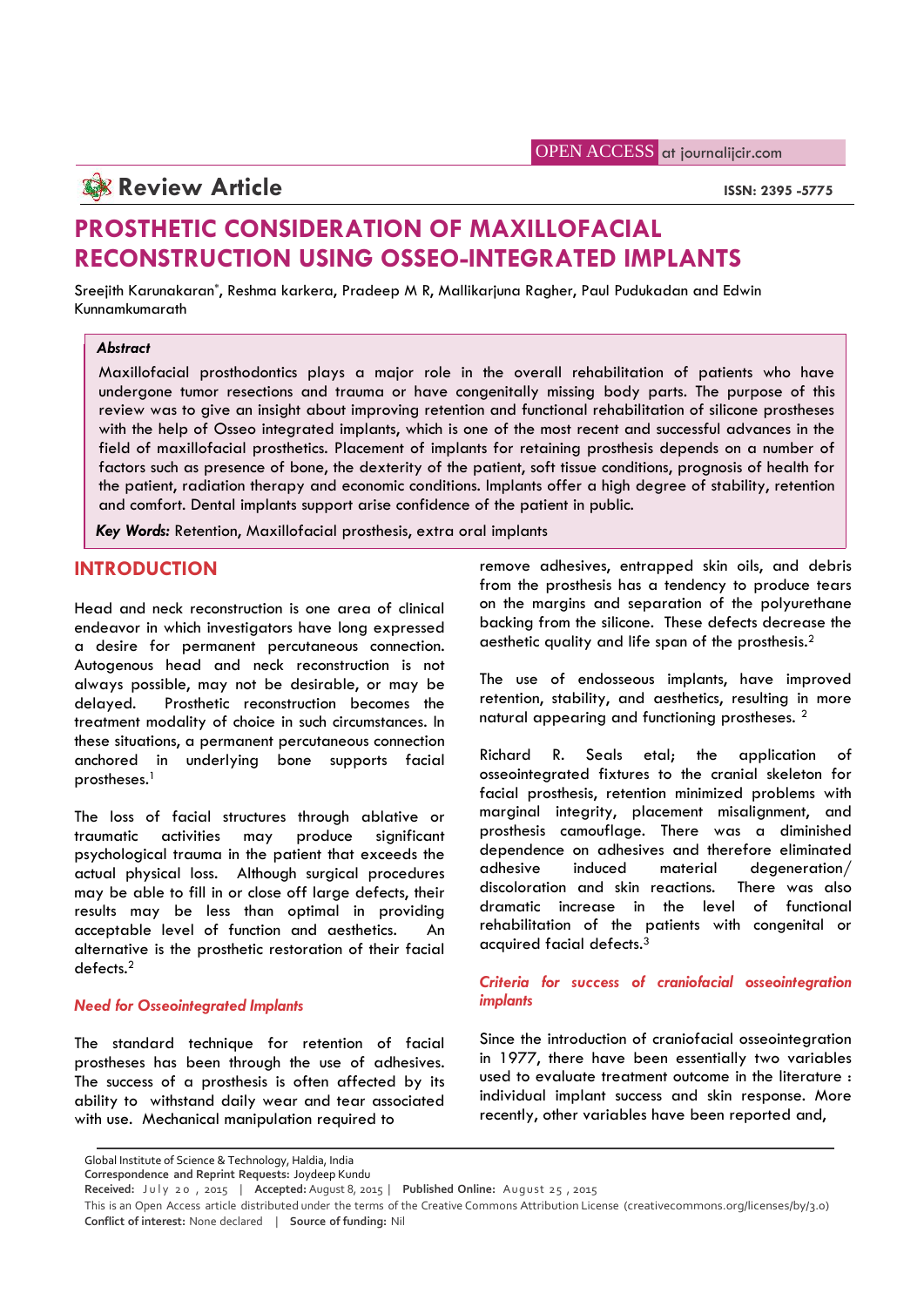importantly, among these are patient response to treatment,

*The Swedish Council on Technology Assessment in Health Care<sup>4</sup>*

- The implants are immobile, as verified by Patient clinical examination.
- No prolonged symptoms, such as pain, infection, tactile disorders, or nerve damage, should be present in connection with the implants.
- Penetrated soft tissue should be free from irritation in at least 85% of the regular outpatient postoperative checkups.
- At least 95% of the temporal bone implants and at least 75% of other extraoral implants should be functional after 5 years.

## *Jacobsson et al<sup>5</sup>*

- Individual unattached implants should be immobile when tested clinically.
- Soft tissue reactions around skin penetrating abutments should be of types 0 (reaction free) or 1 (slight redness, not demanding treatment) in more than 95% of all observations.
- Individual implant performance should be characterized by the absence of persistent or irreversible signs and symptoms such as pain, infections, neuropathies, or paresthesia.
- In the context of the above, a success rate of 95% in the mastoid process and 90% in the orbital region, in nonirradiated bone tissue, at the end of a 5 year observation period should be a minimum criterion for success.

#### *Classification of Soft Tissue Response to Percutaneous Titanium Abutments: <sup>6</sup>*

## Class Description

- 0 No irritation: epithelial debris removed if present
- 1 Slight redness: temporary local treatment
- 2 Red and slightly moist tissue; no granuloma formation; local treatment; extra controls
- 3 Reddish and moist; sometimes granulation tissue; revision surgery is indicated
- 4 Removal of skin penetrating implant necessary as a result of infection
- R Removal of implant for reasons not related to skin problems

## *PROSTHETIC CONSIDERATIONS*

According Sweenay *et al* (1972) when considering

prosthesis for patients with missing facial structures one must evaluate subjective as well as objective factors.

#### *Previous Prosthesis Experience*

experience with previous prosthetic interventions must be elicited. A history of successful prosthesis use may be a good indicator of future success if the patient has not recently experienced significant changes in the supporting structures. Conversely, patients who have never experienced satisfaction with facial prostheses are unlikely to find significant improvement with a new prosthesis unless their chief complaint has been one of poor prosthesis retention. If retention is identified as the cause of prosthesis failure, the benefits obtained through the use of endosseous implants for prosthesis support and retention may be profound. Complaints regarding color, contour, texture, or the removable nature of the prosthesis will not, however, be altered by techniques that are designed to improve prosthesis retention.

Objective considerations are related to the size, shape, and location of the defect. Residual structures must be assessed for their capacity to support and retain a prosthesis. Osseous structures are evaluated to determine the potential of endosseous implant placement if this method of retention is considered. If adhesive retention is anticipated, the soft tissue surrounding a defect is studied to ensure that the potential for prosthesis extension is sufficient to provide a zone for adhesive application. Likewise, undercuts within a defect may provide mechanical retention when other forms of retention are insufficient.<sup>7</sup>

Numerous factors must be assessed when facial prostheses are planned. It is important to realize that each patient is an individual with specific concerns and needs.

## *Diagnostic Media*

Diagnosis and treatment planning depend on the accumulation of sufficient data to allow the restorative team to develop a comprehensive analysis of the need sand findings. Extensive problem – oriented examinations are performed. Examination must include a thorough review of the bone and associated soft tissues in the area of concern as well as an analysis of all pertinent radiographs. Facial moulage impressions are made for diagnostic purposes. After the fabrication of diagnostic casts, wax trial prostheses are made, with particular attention to the orientation of these prostheses to the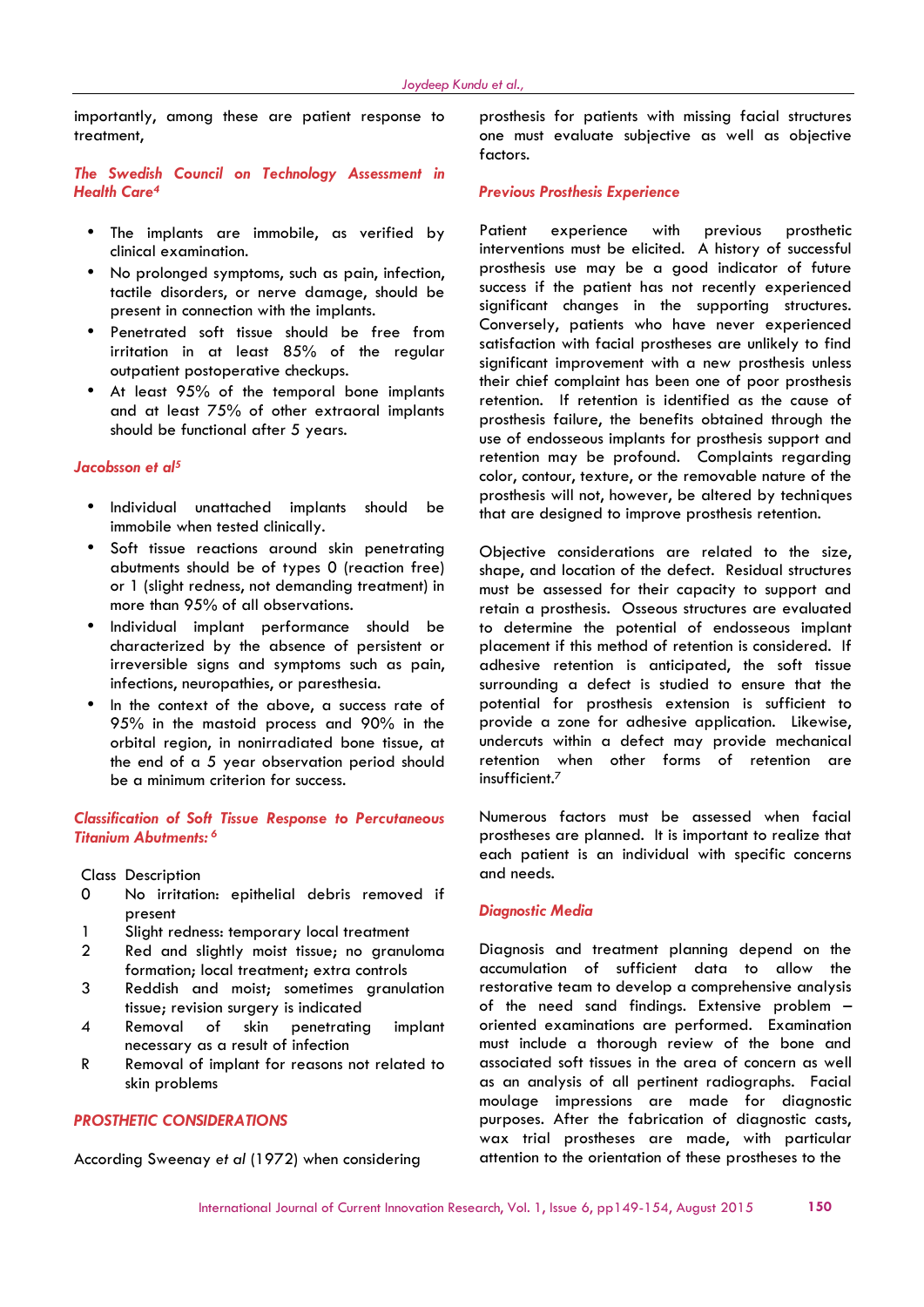## frontal, sagital, and coronal planes.

Diagnostic casts and oriented wax trial prostheses are reviewed to assess potential areas for prosthesis retention. These aids provide visual information regarding alternative means of mechanical retention for the facial prosthesis. The wax trial prosthesis is made after evaluation of presurgical photographs, presurgical casts, contralateral anatomy, and estimation of normal anatomic forms. When no other data are available, blood relatives may be assessed for facial similarities. Once all material is gathered and the potential for adhesive and mechanical retention is determined, a decision is made regarding the need for auxiliary retention in the form of endosseous implants. reviewed to assess potential<br>ntion. These aids provide<br>arding alternative means of r<br>the facial prosthesis. The wo

## *Defect Etiology*

The etiology of a defect may provide the clinician with information regarding the prognosis and the potential for further surgical procedures in the near future. When the defect has stabilized post operatively, reconstructive efforts, including placement of endosseous implants, may be considered to provide definitive solutions to anticipated prosthesis retention concerns. Conversely, if further surgical intervention is anticipated, endosseous implant placement may not be practical at that time.

## *Congenital Defects*

Congenital abnormalities are unlikely to result in complete absence of the eyes or nose. In contrast, microtia or agenesis of the ear is associated with several congenital syndromes. Treacher Collins, Crouzon's, and Pierre robin syndromes are examples of the syndromes that are associated with facial deformities, palatal clefts, hearing loss, and significant malformation of the external ear. These conditions often require multiple surgical procedures throughout the early years of life to provide the patient with near normal physiologic functions of mastication deglutition, and respiration.



**Figure 1** Auricular Prosthesis

These patients may experience numerous surgical attempts to reconstruct the external ear but often find cosmetic results lacking.

Once adolescence is reached, continued surgical revisions are unlikely because a point of diminishing returns often is met. Because a stable defect is anticipated, definitive reconstruction using a synthetic prosthesis is common. One may anticipate a tissue bed that has been significantly altered by prior Cicatricle changes, loss of anatomic landmarks, and alteration of normal architecture are common. Adhesive retention for auricular prostheses is usually successful if tissue irregularities such as tissue tags or residual anatomic structures are present. In the absence of anatomic landmarks that can be used for prosthesis orientation, adhesive retention may be a compromise because it is difficult for the patient to repeatedly position the prosthesis for maximum adhesive contact with the underlying skin. In this event, endosseous implants may provide retention and support that would not otherwise be available for facial prostheses. lanes. These patients may experience and<br>these states connectic the external estimate of the control of the external estimated the control of the control of the control of the control of the control of the control of the c frontd, is cordinal control proses with provide and the particles auxiliary in the surgical of provide the surgical of the surgical of provide the surgical of the surgical of provide the surgical of the surgical of provide Disguesia: costs or criterion of the eyes of conservation of the eyes or nose. In contrast, and the eyes of the eyes of the eyes of the eyes of the eyes of the eyes of the eyes of the eyes of the eyes of the eyes of the e lacking.<br>Poince is reached, continuitively because a point<br>point and the act of the and the state and the state and the state and the state and the state and the state a<br>point of the state and the state and the state and t

## *Acquired Defects*

Acquired defects may cause the loss of any facial part. The traumatic or neoplastic etiology is important for determining the type of treatment.

#### *Neoplasm*

Benign and malignant neoplasms may cause the loss of facial structures. Basal cell carcinoma is the most common form of skin cancer in the head and neck region. Basal cell tumors normally are excised with narrow tumor-free margins. This surgical approach is recommended because basal cell tumors are unlikely to exhibit local or regional metastasis. Unfortunately sun-induced skin changes may cause multiple primary tumors, resulting in a need for multiple surgical procedures in a small areas. Significant facial defects from benign lesions are usually the result of multiple contiguous operations. may provide retention and support that would not<br>otherwise be available for facial prostheses.<br>Acquired Defects<br>Acquired defects may cause the loss of any facial<br>part. The traumatic or neoplastic etiology is important<br>for structures are present. In the absence of anatomic<br>
landmenks that can be used for prosthesis orientation,<br>
landmenks is difficult for the patient to repeatedly position the<br>
prosthesis for maximum adhesive contact with th

Malignant lesions more frequently result in loss of facial structures. Skin cancers such a squamous cell carcinoma and melanoma are more aggressive, both locally and distantly, than basal cell carcinoma. Tumors located deep to the skin may require more extensive surgical resection that can result in the loss of facial structures. The potential for recurrence of any of these tumors may influence consideration of implant placement. tructures. Skin cancers such a squamous cell<br>na and melanoma are more aggressive, both<br>and distantly, than basal cell carcinoma.<br>located deep to the skin may require more<br>re surgical resection that can result in the loss<br>a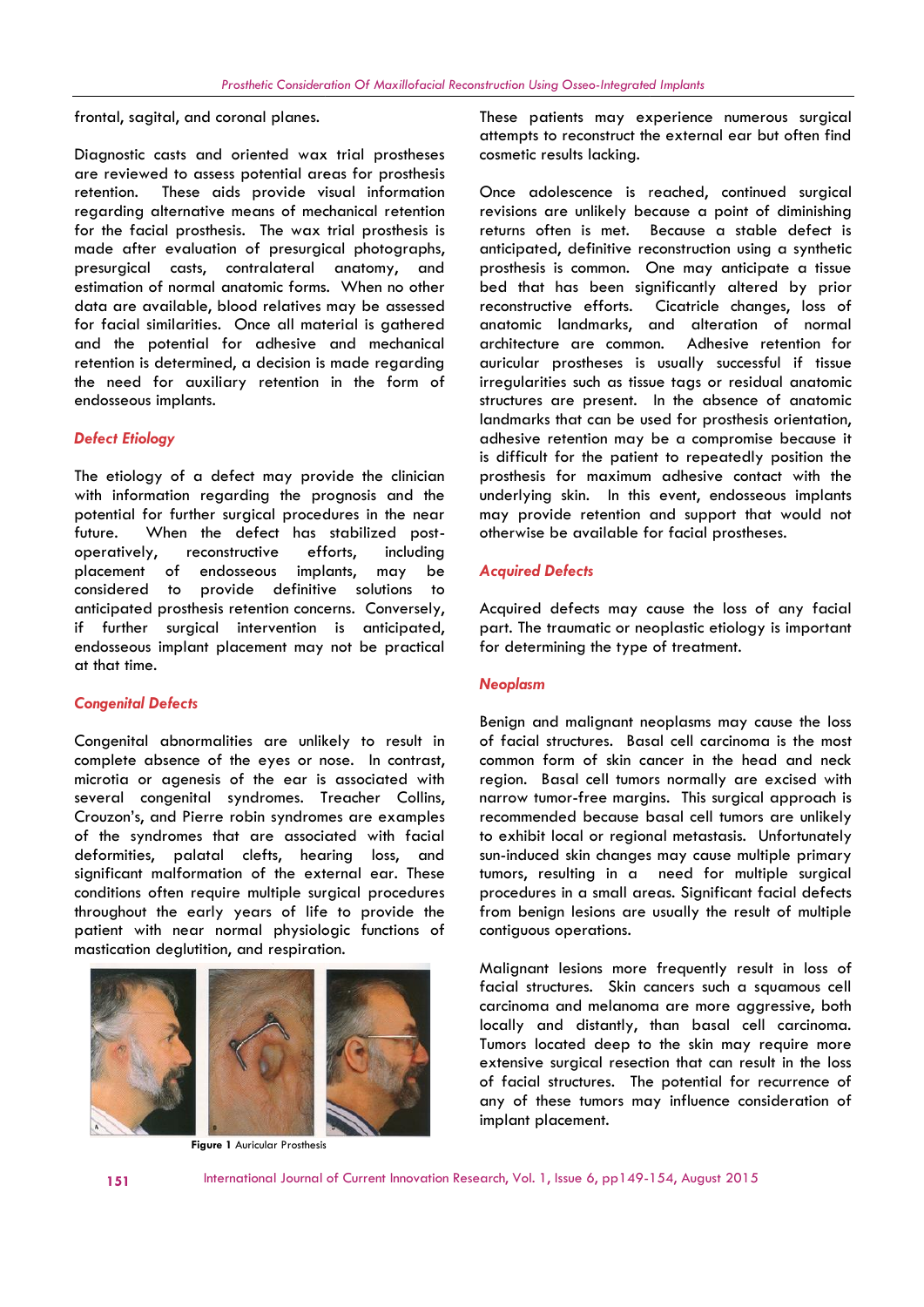#### *Trauma*

Traumatic events such as motor vehicle accidents, explosive injuries, and gunshot wounds can result in the loss of facial structures. Tissue damage due to trauma lacks the level of predictability seen with surgical excisions of tumors are in the surgical reconstruction of congenital defects. These defects can be associated with large areas of tissue damage, resulting in a lack of tissue foundation for restorative endeavors. Traumatically induced tissue loss, however, is unlikely to recur.<sup>8</sup> explosive injuries, and gunshot words con result in<br>the loss of ficcial structures. Tissue damage due to<br>trauma lacks the level of predictability seen with<br>exact survey the reversion of congenital defects. These defects<br>de Troumotic events such as motor vehicle accidents,<br>
respective injurity and gunshow wounds can result in<br>
the loss of focial structures. Tissue damage due to<br>
reconstruction of congenies teaming with the surgical<br>
reconstr

### *Anatomic Areas*

## *Auricular*

Prosthetic replacement of the external ear normally has a favorable cosmetic result. Adhesive retention of these prostheses is often less than satisfactory as a result of 1) the lack of facial contours that may assist in the accurate positioning of the prosthesis and 2) 2) movement of associated facial structures with mandibular movement.<sup>9</sup>

Endosseous implant support and retention for prosthetic replacement of the ear has been well documented in the literature.<sup>10</sup> Implant survival has proved to be so predictable that the historic recommendation of three implants now may be decreased to two implants. From a prosthetic standpoint, fewer implants make implant and bar splint interference in prosthetic design less likely.<sup>11</sup>

The restorative team must provide the surgical team with information regarding the ideal placement of the endosseous implants. Anatomic landmarks assist in the location of implants, but diagnostic wax patterns of the ear may prove more valuable in determining implant location.<sup>12</sup>

## *Nasal*

Nasal prosthesis must gain adhesive retention from a wide extension of the prosthesis beyond the defect, which may negatively influence the cosmetic result. Mechanical retention by extension into the defect or through contact with eyeglasses may augment adhesive retention.<sup>13</sup>

Movement of the muscles of facial expression may either dislodge a nasal prosthesis or encourage space to become evident between the prosthesis and the skin. This movement, when encountered in the inferior half of the nasal area, may be counteracted through the use of endosseous, implant retained bar

#### clip assemblies.



**Figure 2** Nasal Prosthesis

Implants for nasal prostheses are placed vertically into the floor of the nose. The implants should be placed such that the implant body is within the confines of the nasal prosthesis. Normally, this arrangement requires two implants, with one implant placed to the left and one to the right of the maxillary mid-line. Presurgical planning requires communication with the surgical team.

#### *Orbital*

Replacement of the orbit and its contents through the use of an adhesive retained prosthesis is a predictable procedure. Defects should be lined by a skin graft to ensure adequate tissue for prosthetic support. It is only when the orbital contents as well as contiguous facial structures are lost that implant retention becomes more critical.<sup>14</sup> Implants may be placed in the lateral and superior aspects of the orbital rim with a reasonable expectation of success.



**Figure 3** Orbital Prosthesis

Implant placement should be well planned to ensure that implant angulation or implant body or subsequent bar splint placement does not interfere with normal contours of the facial prosthesis. Implant prominence could result in excessive bulk in the prominence could result in excessive bulk in the<br>prosthesis-an unfavorable cosmetic result. Diagnostic impressions and prosthesis wax patterns assist the restorative team in determination of ideal implant location.

#### *Oral-Facial*

Many facial defects are associated directly or associated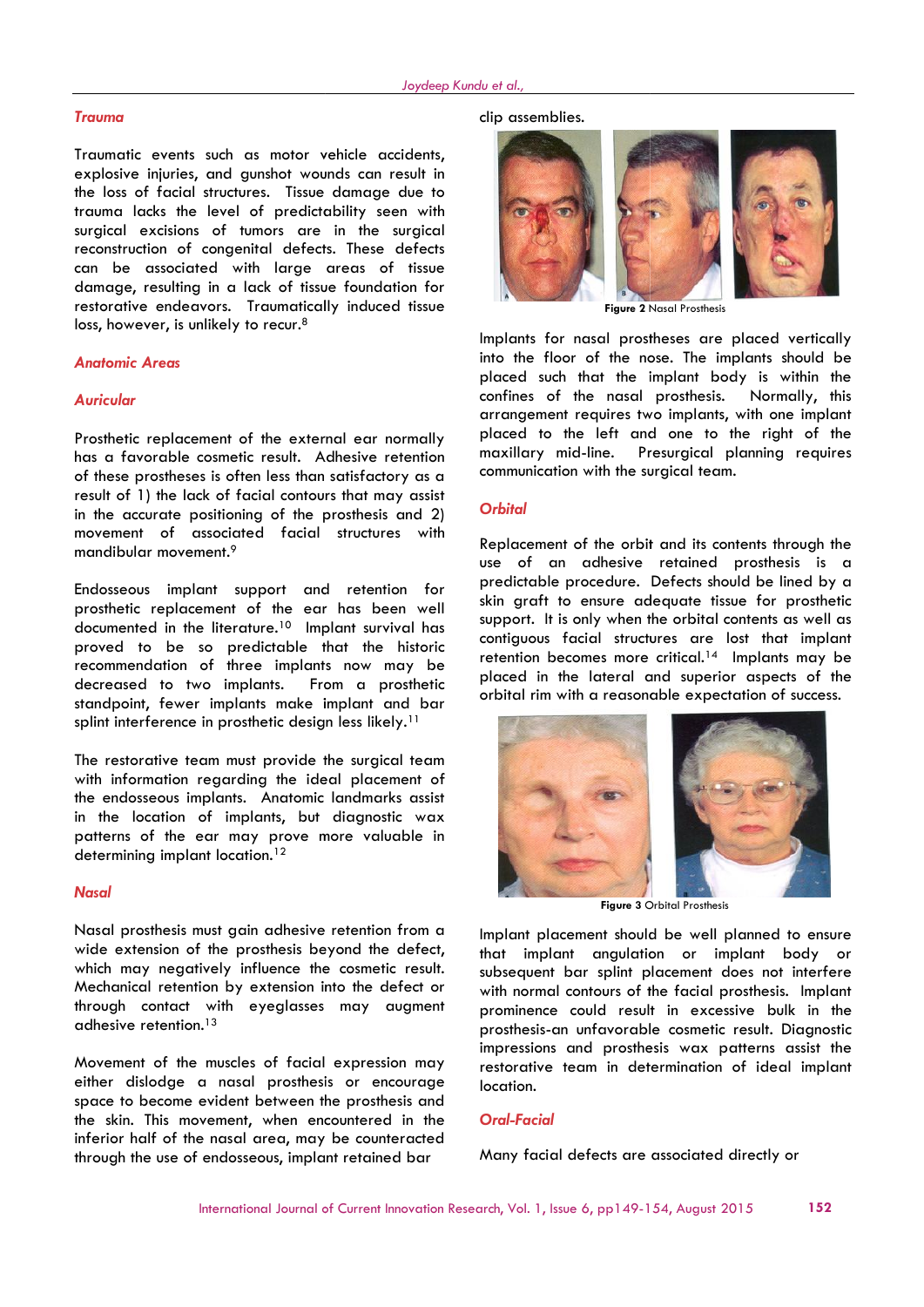indirectly with maxillary defects of various configurations. Nasal and orbital defects often communicate directly with maxillary defects. Although most facial defects are rehabilitated for cosmetic and psychosocial reasons, oral defects require rehabilitation for physiologic reasons as well. A patient's inability to speak, swallow, and chew dictates the need to restore a separation between the mouth and the nasal and paranasal structures. The separation of the mouth from the structures above is most commonly provided with an obturator prosthesis.<sup>15</sup> indirectly with maxillary defects of var<br>configurations. Nasal and orbital defects of<br>communicate directly with maxillary defects or<br>Although most facial defects are rehabilitated<br>cosmetic and psychosocial reasons, oral de



**Figure 4** Oro-Facial Prosthesis

In many patients the absence of some or all of the teeth in the remaining maxillary segment seriously limits the prosthodontist's ability to fabricate an acceptable prosthesis. The configuration of the remaining had and soft palate and the curvature of the maxillary arch in the remaining segment also influence retention and stability.<sup>16</sup> The potential for placement of osseointegrated implants into edentulous areas in the remaining segment or in bony remnants within the defect, such as the zygomatic arch, must be considered as a means to provide the optimal degree of retention and stability for an obturator prosthesis.

Consideration of placement of osseointegrated implants into the remaining maxillary segment must follow the same principles as placement of implants in conventional maxillary implant situations. Sufficient bone of good quality must be present in sites that allow placement of implants that can be acceptably used from the prosthodontic standpoint. These implants are likely to receive more stress from a  $6.$ large removable prosthesis than implants used to replace missing maxillary teeth only. The limited amount of available bone and the type 3 to 4 quality of bone suggest the need to maximize implant placement if possible. Placement of onlay or inlay bone grafts in conjunction with the implants often may be needed.<sup>17</sup> Consideration of placement of osseointegrated<br>implants into the remaining maxillary segment must<br>follow the same principles as placement of implants<br>in conventional maxillary implant situations. Sufficient<br>bone of good qua with meaning the state of verious integrated procedure is not significantly improved the mail to of the mail to of the main of the main of the main of the main of the main of the main of the main of the main of the main o

## **CONCLUSION**

During the last decade the advent of tissue-

integrated prostheses has significantly improved treatment results achieved in the management of congenital, surgical, and traumatic defects of the craniofacial region.

Bone anchored implant retention offers patients who wear facial prostheses increased security, especially with large defects or where the prosthesis rests on highly mobile tissues.

The implant team must develop a coordinated treatment plan that is delivered in an efficient manner. The highest standards of aesthetics and retention should be met. The Prosthetic consideration as well as attention should be paid to the fitting and care of soft tissues as to the issues of hardware articulation and registration. A commitment to follow up for the clinical evaluation of implant tissues and the maintenance and periodic replacement of the facial prosthesis are a team responsibility and in the best interests of the patient. defects of various integrated prostheses has signific orbital defects of various integrated prostheses has signification in the rehabilitated of the canonical degricon, and the reasons, oral defects compendical region. Th treatment results achieved in the management of<br>
econneindo, sargical, and traumatic defects of the<br>
econneindocial region.<br>
Bone anchored implant retention offers patients who<br>
wear facial prostheses increased security, e

## *REFFRENCES*

- 1. Adell R, Lekholm U, Grondahl K, Branemark PI, Lindstorm J, Jacobsson M. Reconstruction of severely resorbed edentulous maxillae using osseointegrated fixtures in immediate autogenous bone grafts. *Int J Oral Maxillofac Implants* 1990 ; 5 : 233.
- 2. Arcuri MR, Rubensten JT. Facial implants. Dental *Clinics of North America*.1998 ; 42 (1) : 161- 175.4.
- 3. Carl W. Preoperative and immediate postoperative obturators*. J Prosthet Dent* 1976; 36 : 298.
- Desjardins RP. Early rehabilitative management of the maxillectomy patient. *J Prosthet Dent* 1977 ; 38 : 311.
- 5. Granstrom G, Jacobsson M, Tjellstorm A. titanium implants in irradiated tissue: benefits from hyerbaric oxygen. *Int J Oral Maxillofac* Implants 1992 ; 7 : 15. 1.
- 6. Granstrom G, Tjellstorm A, Albrektsson T. Postimplantation irradiation for head and neck cancer treatment.Int J Oral Maxillofac Implants 1993 ; 8 : 495. strom G, Jacobsson M, Tjellstorm A.<br>
hm implants in irradiated tissue: benefits<br>
hyerbaric oxygen. Int J Oral Maxillofac<br>
nts 1992 ; 7 : 15. 1.<br>
strom G, Tjellstorm A, Albrektsson T.<br>
nplantation irradiation for head and n
- 7. Holgers KM, Tjellstrom A, Bjursten LM, Erlandsson BE. Soft tissue reactions around percutaneous implants: a clinical study on skin-penetrating titanium implants used for bone anchored auricular prostheses. *Int J Oral Maxillofac Int Implants* 1987 ; 2 : 35. Vol. 2015the Postimplantation irradiation for head and<br>
cancer treatment.Int J Oral Maxillofac Imp<br>
1993 ; 8 : 495.<br>
7. Holgers KM, Tjellstrom A, Bjursten LM, Erland<br>
BE. Soft tissue reactions around percutar<br>
implants: a clinical stud
	- 8. Ismail JY, Zaki HS. Osseointegration in Implants 1987 ; 2 : 35.<br>Ismail IV, Zaki HS. Osseointegration in<br>maxillofacial prosthetics. Dental Clinics of North